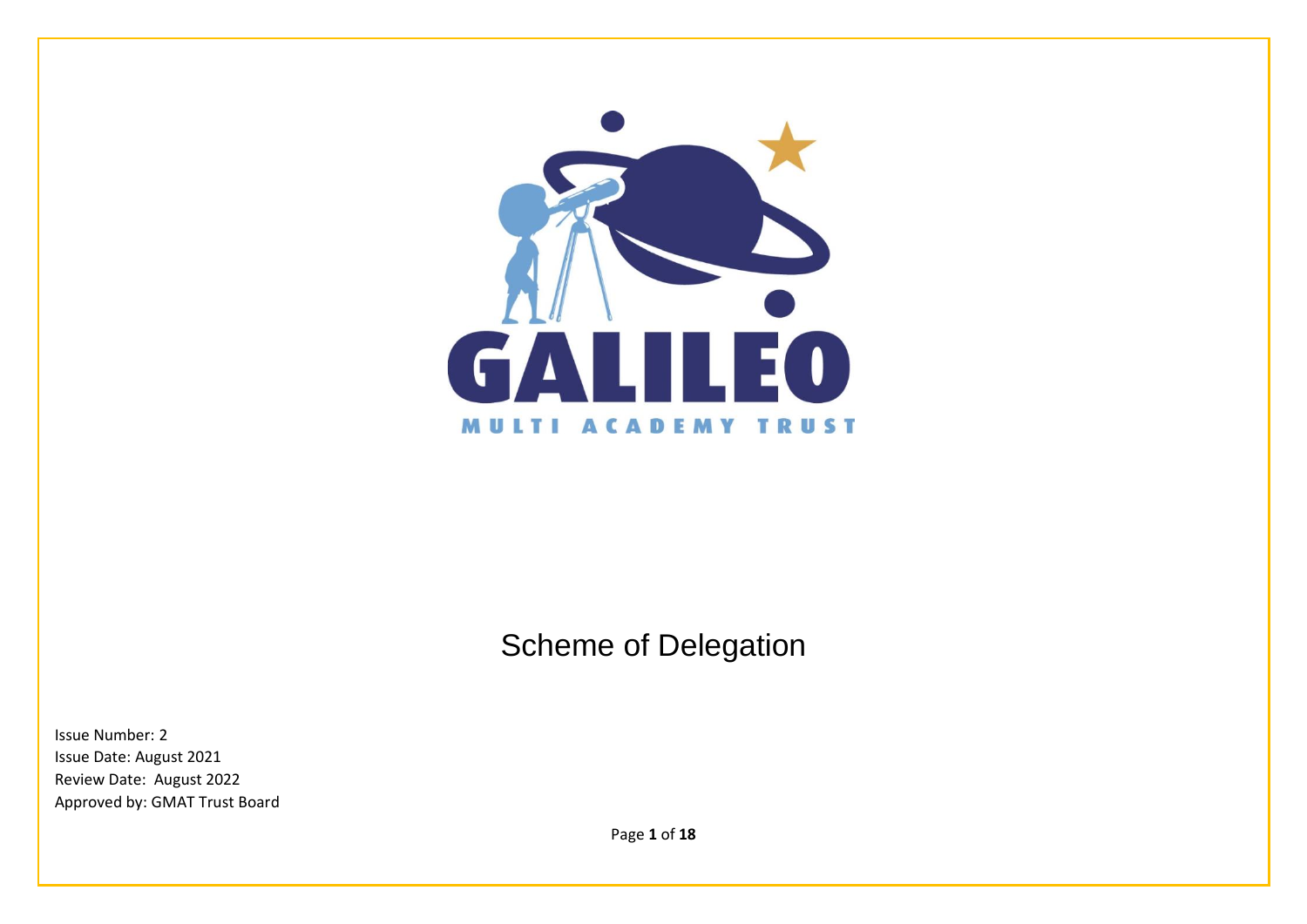| Contents                                     | Page Number    |
|----------------------------------------------|----------------|
| 1. Principles                                | 3              |
| 2. The Role of Members                       | 3              |
| 3. The Role of Trustees                      | $\overline{4}$ |
| 4. The Role of the Trust Board Committees    | 5              |
| 5. The Role of the Local School Board        | 5              |
| 6. The Role of the Chief Executive Officer   | $\overline{7}$ |
| 7. The Role of the Accounting Officer        | $\overline{7}$ |
| 8. The Role of the Chief Financial Officer   | $\overline{7}$ |
| 9. The Role of the Academy Head Teacher      | 8              |
| 10. Scheme of Delegation                     | 8              |
| Governance Framework: People                 | 8              |
| Governance Framework: Systems and Structures | 8              |
| Reporting                                    | 9              |
| <b>Being Strategic</b>                       | 10             |
| <b>Human Resources</b>                       | 12             |
| Accountability                               | 13             |
| <b>Ensuring Financial Probity</b>            | 13             |
| <b>Financial Levels of Authority</b>         | 14             |
| Appendix 1 - Diocese Guidance Notes          | 15             |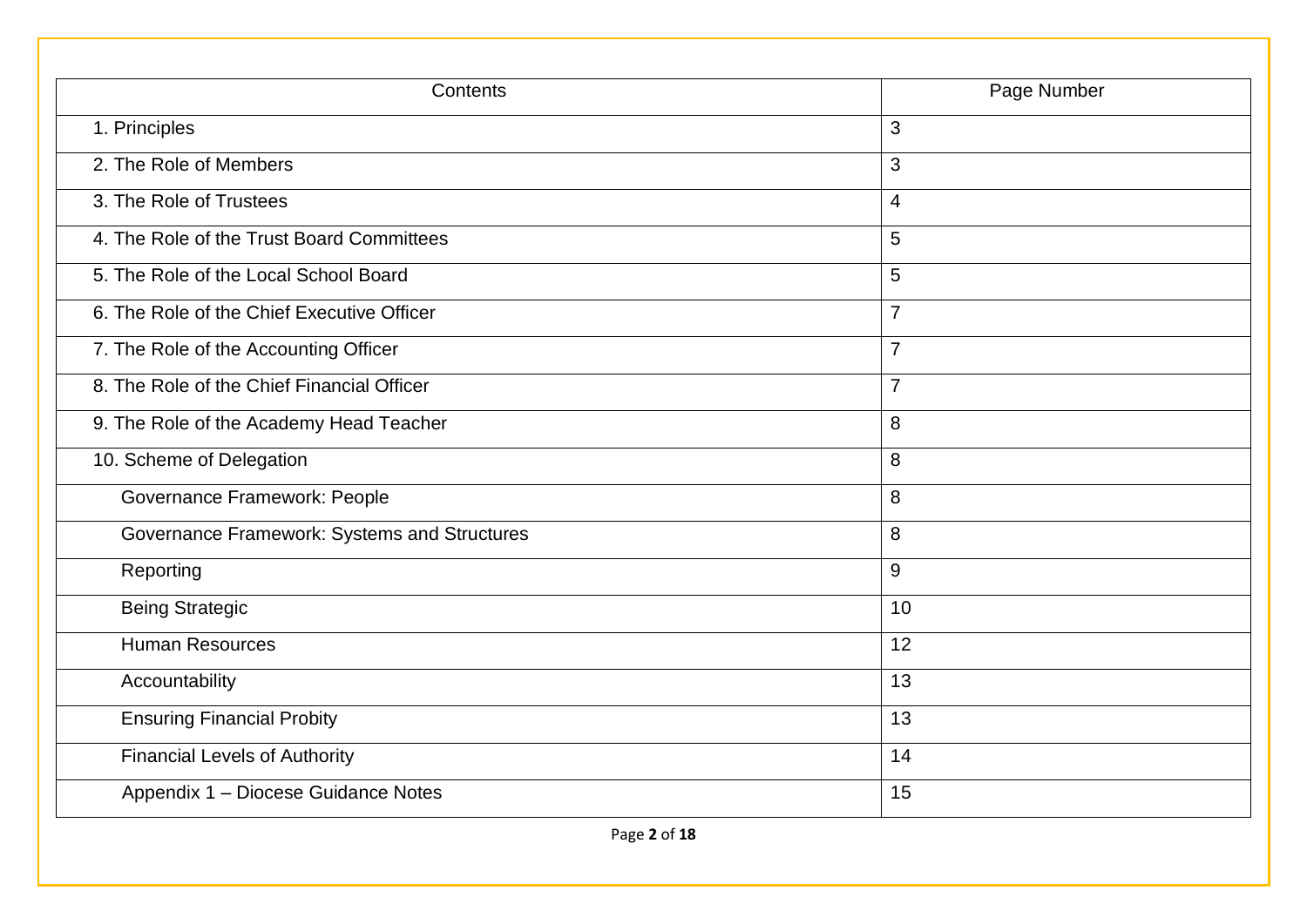#### **1.0 Principles**

1.1 Galileo Multi Academy Trust ('the Trust') is a company limited by guarantee, an exempt charity and a public body.

1.2 The Galileo Board of Trustees is mindful that it has an overriding responsibility to ensure that all statutory obligations to our pupils, staff, parents, the Department for Education ("the DfE") and the Education and Skills Funding Agency (the "ESFA") are met.

1.3 The Board's intention is to provide a framework via the Scheme of Delegation within which the Chief Executive Officer (CEO), Local School Boards (LSB) and Academy Head Teachers (HT) can make decisions to meet the needs of pupils, students and where appropriate, the wider community.

1.4 The Trust is a mixed multi academy trust, including academies which were formerly community schools without a religious designation and Church of England academies.

1.5 In line with the Trust's Charitable Objects, Church of England academies will be conducted in accordance with the principles, practices and tenets of the Church of England, both generally and in particular in the provision of religious education and daily acts of worship. In doing so, the Trust will have regard to any advice and follow any directives issued by the York Diocesan Board of Education ("YDBE").

## **2.0 The role of Members**

2.1 The Trust, as a charitable company limited by guarantee, has Members, who have a similar role to the shareholders of a company limited by shares. They:

- Are the subscribers to the Trust's Memorandum of Association (where they are founding members)
- May amend the Articles of Association subject to any restrictions in the Articles, the funding agreement or charity law.
- May, in certain circumstances, appoint new Members or remove existing Members
- Have powers to appoint and remove Trustees in certain circumstances
- May by special resolution, issue direction to the Trustees to take a specific action or actions
- Receive the Trust's audited annual accounts (in accordance with the Companies Act 2006)
- Have power to change the name of the company and, ultimately wind up the Trust

2.2. The Academies Financial Handbook recommends that a majority of members should be independent of the Board of Trustees, to ensure a significant degree of separation between the individuals who are Members and those who are Trustees. Distinction between the two layers ensures that Members, independent of Trustees, provide oversight and challenge.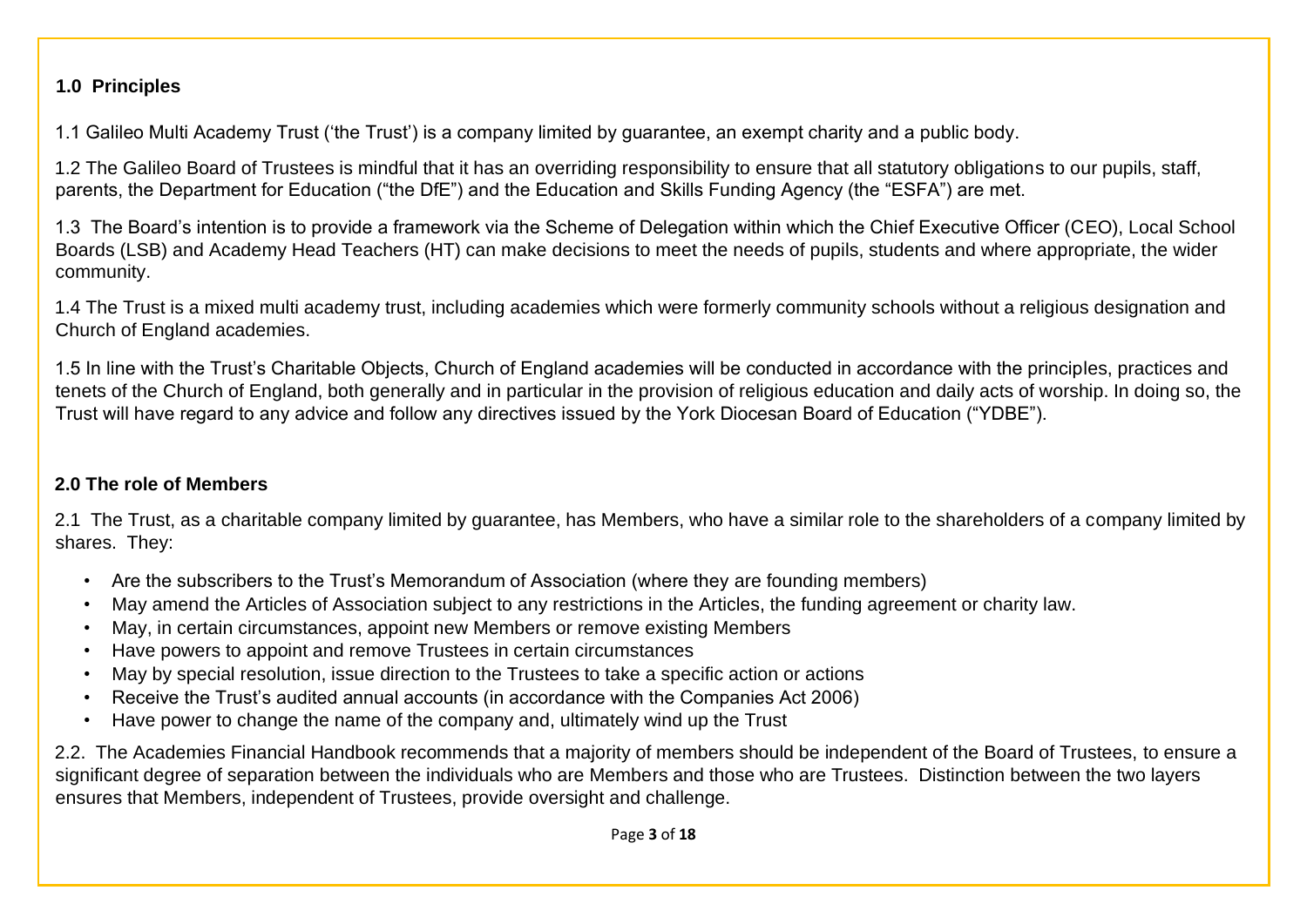#### **3.0 The role of Trustees**

3.1 The Trustees are the charity (or non-executive)<sup>1</sup> trustees and are responsible for the general control and management of the administration of the Trust in accordance with the provisions set out in the Articles of Association.

3.2 The board of Trustees is the legal governing body of the Trust and all of the academies within it.

3.3 The board must appoint, in writing, a senior executive leader to act as the Chief Executive Officer.

3.4 The Board of Trustees must act collectively. They do not have the power to act individually or in an executive capacity.

3.5 The Board of Trustees is the accountable body for the performance of all the academies within the Trust, and as such must:

- Ensure clarity of vision, ethos and strategic direction
- Hold the Chief Executive Officer to account for the educational performance of the academies and their pupils, and the performance management of staff
- Oversee the financial performance of the Trust and make sure its money is well spent.
- 3.6 Non-Executive Trustees have a statutory duty as company directors to exercise care, skill and diligence and to avoid conflicts of interest. They are also required to: act within their powers; promote the success of the company; exercise independent judgement; not to accept benefits from third parties; and to declare interests in proposed transactions or arrangements.
- 3.7 The Trust Board is permitted to exercise all the powers of the Trust. The board delegates to the Chief Executive Officer operational responsibility for the day to day operations of the Trust. The Trustees, through the Articles of Association, may determine whether to delegate governance functions through this Scheme of Delegation.

 $1$  The Articles provide that the Members may appoint the Chief Executive as a Trustee, however it is not anticipated that such an appointment will be made.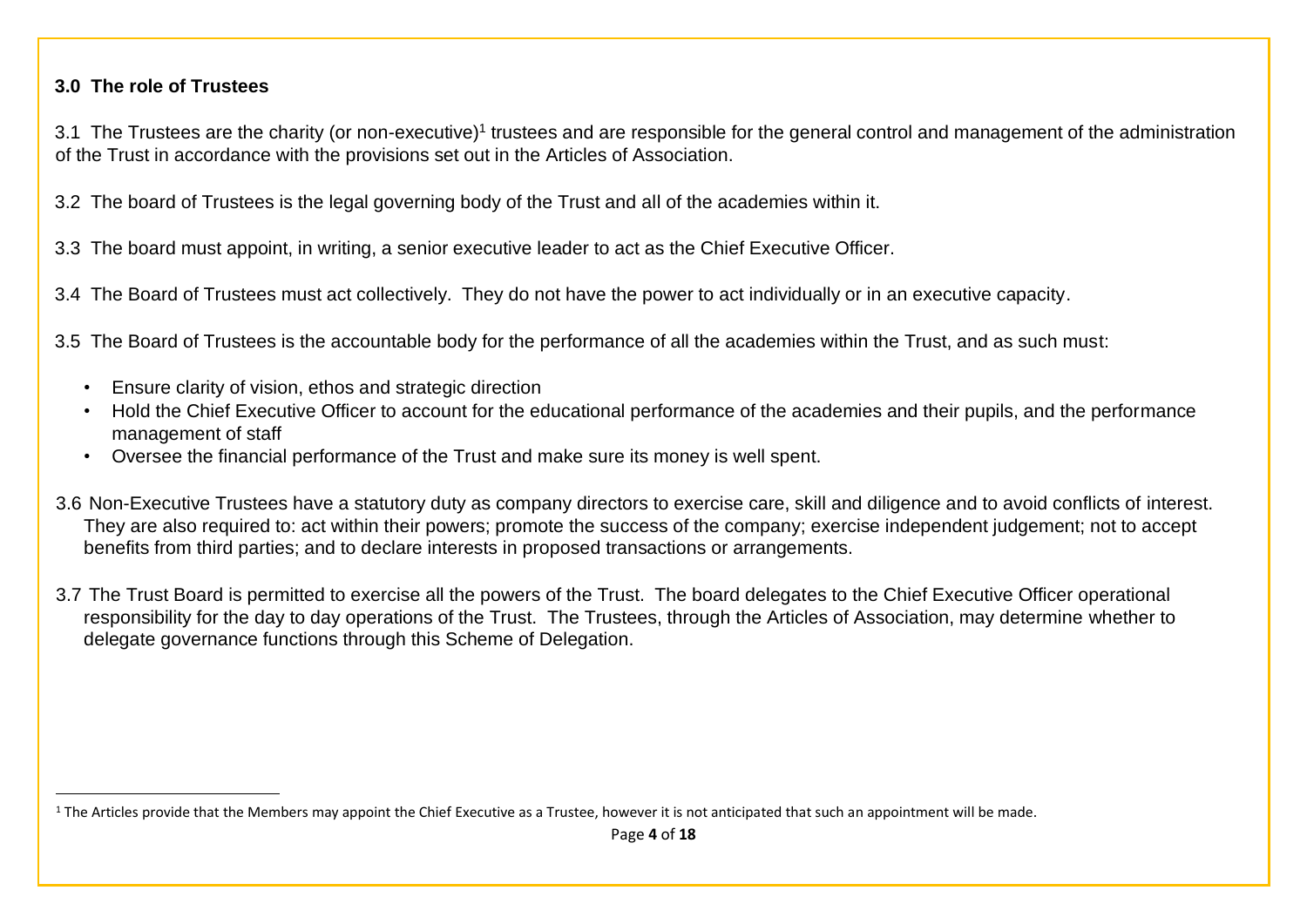#### **4.0 The role of Trust Board Committees**

4.1 The Trustees have established sub-committees for the purpose of providing advice and support, informing the overall work of the Trust Board, however these committees are not legally responsible or accountable for statutory functions – the Trust Board remains the decisionmaking body with overall accountability and responsibility.

4.2 The responsibilities of board sub-committees are set out in their terms of reference.

4.3 The board sub-committees are: Finance & Resources, Audit & Risk, and Education Standards, Inclusion and Church

### **5.0 The role of the Local School Board (LSB)**

5.1 It has been determined by the Trust Board that each Academy will have a Local School Board which has delegated responsibilities detailed in this Scheme of Delegation. The Trust Board may remove this designated role or remove or vary any delegations as set out in this Scheme of Delegation where it is of the opinion that this is in the best interests of the Trust and its academies.

5.2 The LSB plays a key role in the life of each Academy and is responsible for scrutinising the work of the Academy Senior Leadership Team.

5.3 The areas of scrutiny delegated by the Trust Board include, but are not limited to, the following:

- Standards
- Behaviour and attendance
- **Safeguarding**
- Special Educational Needs and Disability (SEND) / Looked After Children (LAC) / Pupil Premium (PP)  $\Box$  Health and safety, premises
- Finance, compliance and value for money (VfM)
- Community Engagement

5.4. The Trustees shall obtain and give due regard to the advice of the LSB on those matters affecting the religious character of a Church of England academy that are not delegated to the LSB but are instead reserved to the Board.

5.5 The Trust Board has set the following parameters for the composition and membership of LSB;

• LSB compositions are proposed by the LSB and must be approved by the Trust Board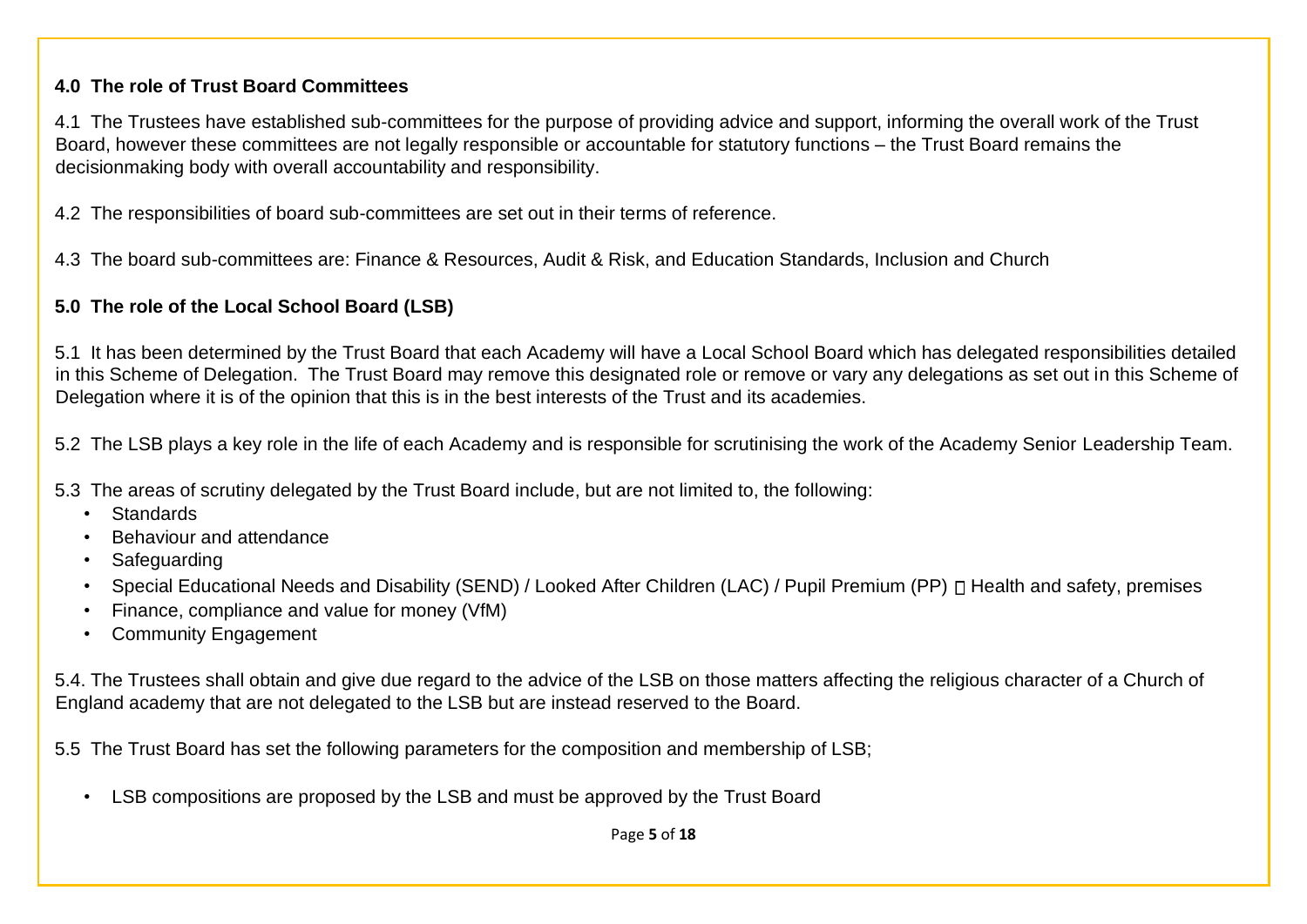- There should be provision for at least two parent members to be elected, or otherwise appointed in accordance with the Articles. In the case of appointment, an eligible individual will be nominated by the LSB and appointed by the Trust Board.  $\Box$  The Academy Head Teacher is a member of the LSB
- Up to 2 elected members of staff
- A specified number of Trust appointed members who will in general be individuals proposed by the LSB. Staff members can be appointed provided always that the total number of internal Academy staff on the LSB should not exceed one-third of the total membership.

## *Additional requirements for Church of England Academies:*

- 25% of LSB members, being at least two such members, will be appointed by the York Diocesan Board of Education (YDBE) in accordance with the YDBE's appointment processes.
- All LSB members of Church schools shall be required to sign an undertaking in a form acceptable to the YDBE to uphold the designated religious character of the Academy.
- The LSB composition of Church schools require the agreement of the York Diocesan Board of Education.

5.6 An LSB should consist of at least eight (8) members and no more than fifteen (15) members.

5.7 LSB's may appoint associate members with a specific remit, for a fixed term of office: these members will not be entitled to vote or be part of any delegated decision-making process.

## **6.0 The role of the Chief Executive Officer (CEO)**

6.1 The CEO has the delegated responsibility for the operation of the Trust including the performance of the Trust's academies.

6.2 The CEO performance manages the Academy Head Teachers. The LSB should be involved in the performance management process.

6.3 The CEO, as the most senior executive in the Trust, is the Accounting Officer having overall responsibility for the operation of the Trust's financial responsibilities and must ensure that the organisation is run with financial effectiveness and stability; avoiding waste and securing value for money. Where the CEO is unavailable for an extended period the Trust shall appoint the CFO for an interim period.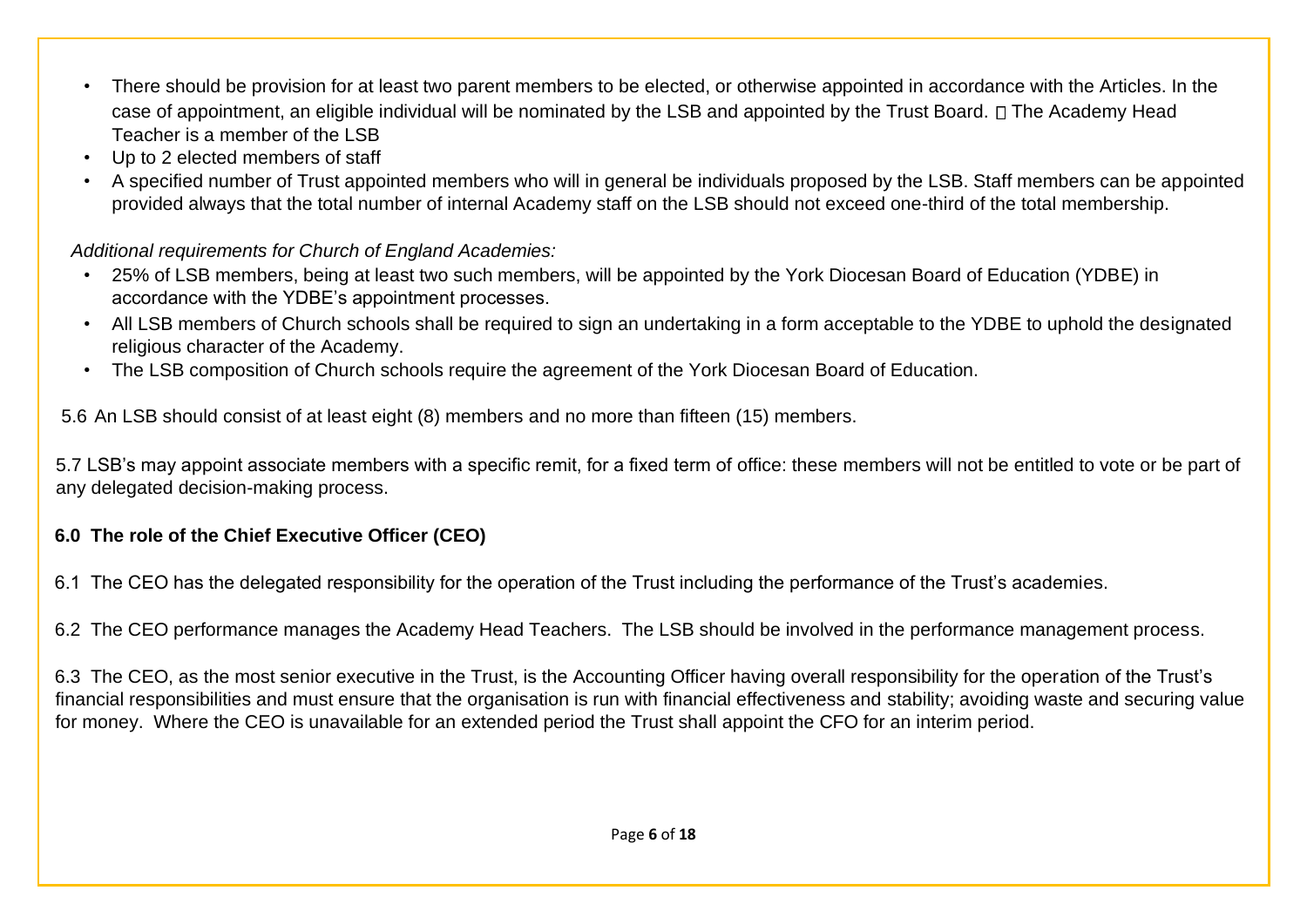### **7.0 The role of the Accounting Officer**

7.1 The Accounting Officer must be able to assure Parliament, and the public, of high standards of probity in the management of public funds, particularly regularity, propriety and value for money.

7.2 The Accounting Officer must have oversight of financial transactions in line with the Academies Financial Handbook.

7.3 The Accounting Officer must complete and sign a statement on regularity, propriety and compliance each year and submit this to ESFA with the audited accounts. They must demonstrate how the Trust has secured value for money via the governance statement in the audited accounts.

7.4 The accounting officer must take personal responsibility (which must not be delegated) for assuring the board that there is compliance with the funding agreement and handbook.

## **8.0 The role of the Chief Financial Officer (CFO)**

8.1 The Chief Financial Officer is responsible for the Trust's detailed financial procedures which are delegated by the Trust Board.

8.2 The CFO should lead the promotion and delivery of good financial management so that public money is safeguarded and used appropriately, efficiently and effectively.

## **9.0 The role of the Academy Head Teacher (HT)**

9.1 The Academy Head Teacher is responsible for the day to day leadership and management of the academy.

9.2 The HT is held to account by the CEO but reports to the LSB on matters of scrutiny regarding academy performance.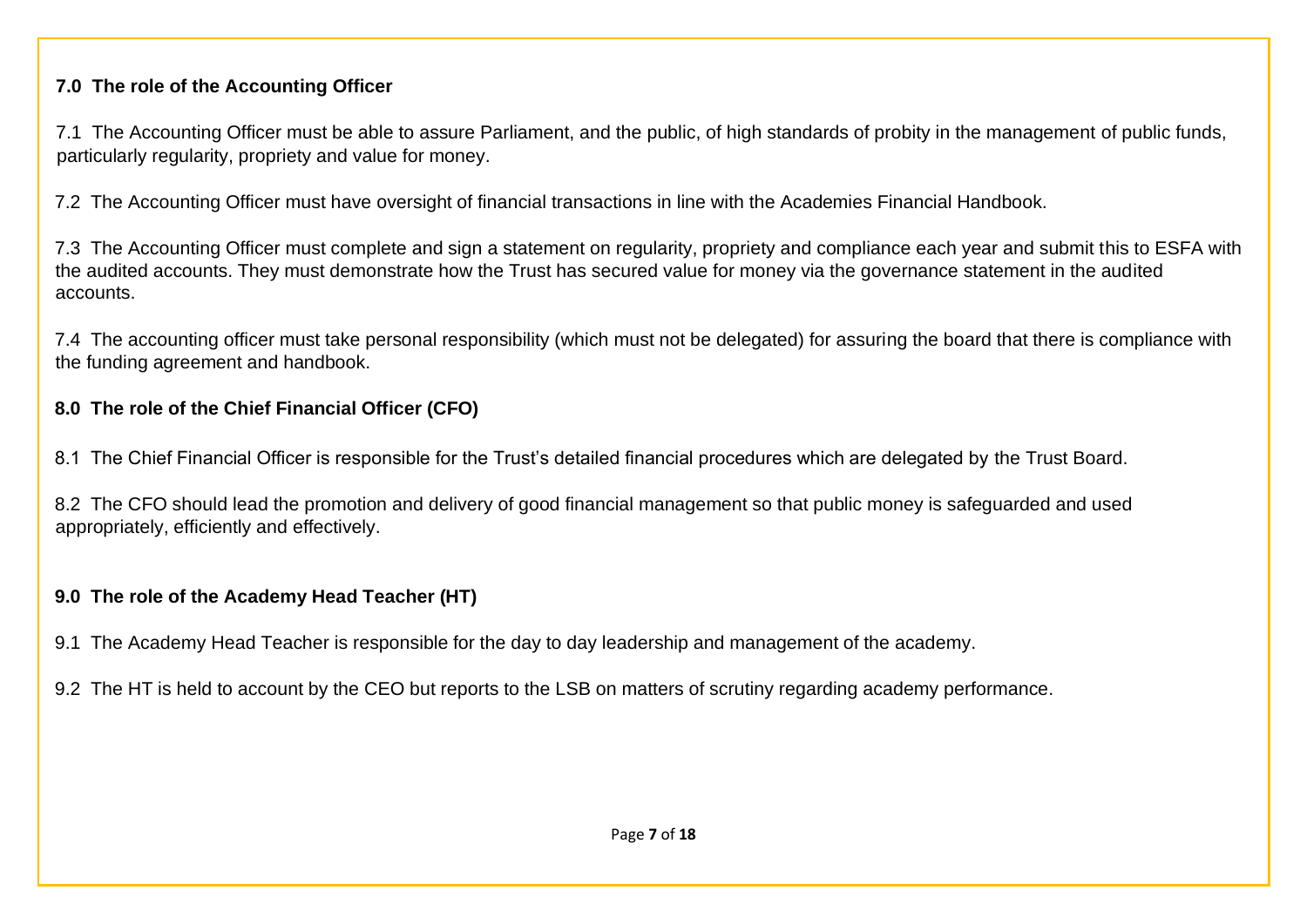## **10.0 Schedule of Delegation:**

Key

√ Has responsibility to action at this level (When more than one tick is within a row, decision-making moves from right to left across the table, with final approval being the furthermost left)

A Advice provided

- < > Direction of the advice
- D Diocese [see Appendix 1]

|                   |                                                                                                                                | <b>Delegation</b> |                    |                         |                                         |                 |  |  |  |
|-------------------|--------------------------------------------------------------------------------------------------------------------------------|-------------------|--------------------|-------------------------|-----------------------------------------|-----------------|--|--|--|
| Area              | <b>Decision / Activity</b>                                                                                                     | <b>Members</b>    | <b>Trust Board</b> | <b>CEO</b>              | <b>LSB</b>                              | <b>HT</b>       |  |  |  |
|                   | <b>Governance Framework</b>                                                                                                    |                   |                    |                         |                                         |                 |  |  |  |
|                   | Members: Appoint / Remove (in accordance with Articles)                                                                        | $\checkmark$ D    |                    |                         |                                         |                 |  |  |  |
|                   | Trustees: Appoint / Remove (in accordance with Articles)                                                                       | $\checkmark$ D    |                    |                         |                                         |                 |  |  |  |
|                   | Trust sub-committee chairs: Appoint / Remove                                                                                   |                   | $\checkmark$       | $\langle A$             |                                         |                 |  |  |  |
| People            | LSB chairs: Appoint / Remove                                                                                                   |                   |                    |                         |                                         |                 |  |  |  |
|                   | Clerk to the board: Appoint / Remove                                                                                           |                   | $\checkmark$       |                         |                                         |                 |  |  |  |
|                   | Company Secretary: Appoint / Remove                                                                                            |                   | $\checkmark$       |                         |                                         |                 |  |  |  |
|                   | Clerk to the LSB: Appoint / Remove                                                                                             |                   | $\checkmark$       | $\leq$ A                | $\prec$ A                               | <a< td=""></a<> |  |  |  |
|                   |                                                                                                                                |                   |                    |                         |                                         |                 |  |  |  |
|                   | Articles of Association: Agree and Review                                                                                      | $\checkmark$ D    | $\langle A$        |                         |                                         |                 |  |  |  |
|                   | Scheme of delegation: agree and review                                                                                         |                   | $\checkmark$<br>D  | $\lt$ A                 | $\prec$ A                               | <a< td=""></a<> |  |  |  |
|                   | Governance structure (no. of sub-committees, composition & Terms of<br>Reference) for the Trust: Establish and review annually |                   | D<br>$\checkmark$  | $\lt$ A                 | $\prec$ A                               | $\prec$ A       |  |  |  |
| Systems and       | Chair's Group: participate (chairs)                                                                                            |                   | $\checkmark$       |                         | ✓                                       |                 |  |  |  |
| <b>Structures</b> | Headteacher Strategy Group: participate                                                                                        |                   |                    | $\checkmark$            |                                         | $\checkmark$    |  |  |  |
|                   | Skills audit: complete and recruit to fill gaps                                                                                |                   | $\checkmark$       |                         | $\checkmark$                            | <a< td=""></a<> |  |  |  |
|                   | Annual self-review of Trust board and its sub-committee performance                                                            |                   | $\checkmark$       | $\prec$ A               | <a< td=""><td><a< td=""></a<></td></a<> | <a< td=""></a<> |  |  |  |
|                   | Succession Plan                                                                                                                |                   | ✓                  | $<\mathsf{A}\mathsf{>}$ | $\checkmark$                            | <a< td=""></a<> |  |  |  |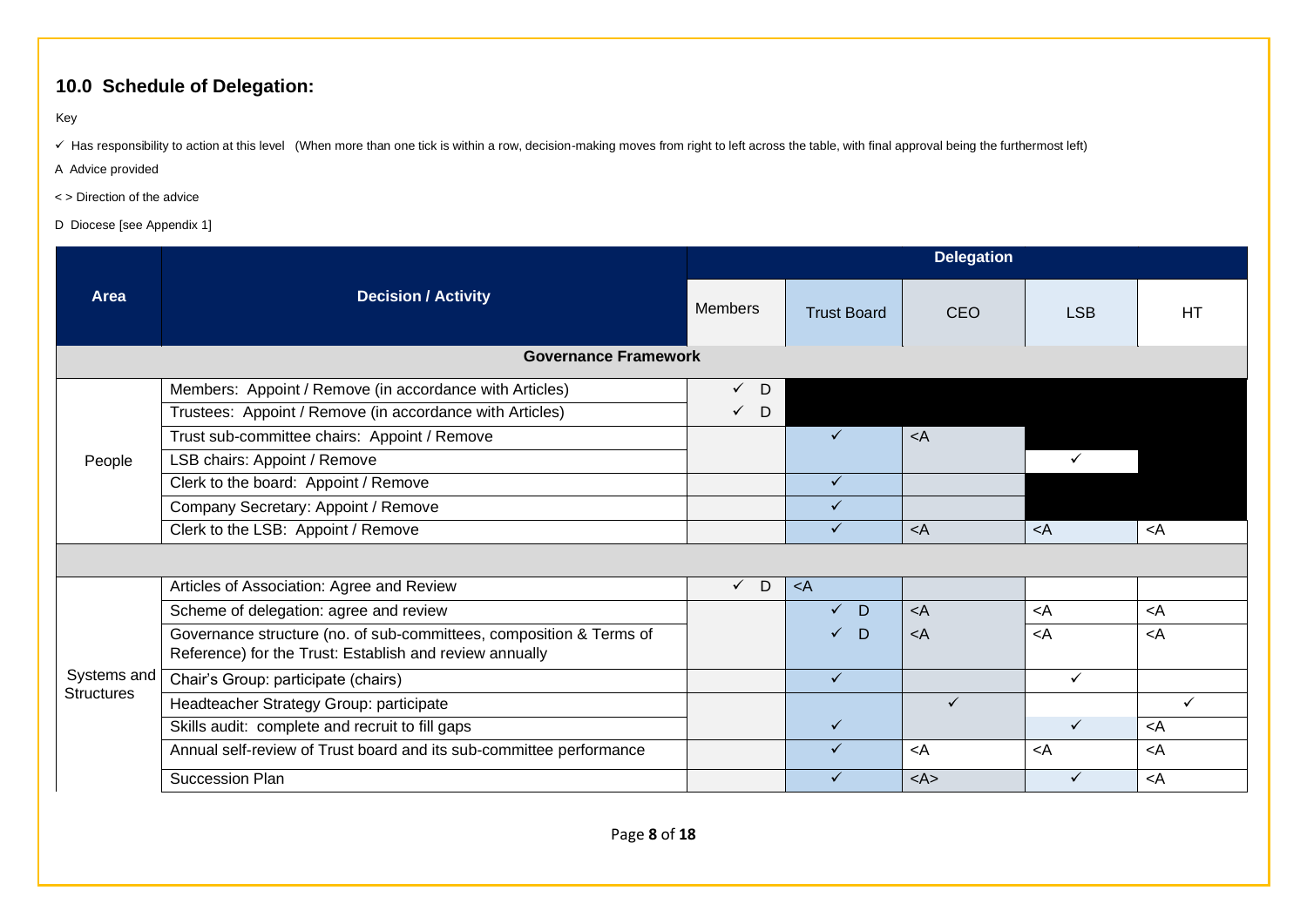| Ensure systems allow for communication between Academies and the<br>Trust Board and vice versa                                                           |          | <a></a> | ≺A |
|----------------------------------------------------------------------------------------------------------------------------------------------------------|----------|---------|----|
| To appoint external auditors to certify whether the annual accounts<br>present a true and fair view of the Trust's financial performance and<br>position | $\leq$ A |         |    |

|           |                                                                                                                                                                                                                  |                  |                    | <b>Delegation</b> |             |                 |
|-----------|------------------------------------------------------------------------------------------------------------------------------------------------------------------------------------------------------------------|------------------|--------------------|-------------------|-------------|-----------------|
| Area      | <b>Decision / Activity</b>                                                                                                                                                                                       | <b>Members</b>   | <b>Trust Board</b> | <b>CEO</b>        | <b>LSB</b>  | <b>HT</b>       |
|           |                                                                                                                                                                                                                  | <b>Reporting</b> |                    |                   |             |                 |
|           | Ensure Trust governance details are published on Trust<br>and academy websites                                                                                                                                   | A >              | ✓                  | $\langle A$       | $\langle A$ | $\prec$ A       |
|           | Register of all interests, business, pecuniary, loyalty for<br>members / trustees / sub-committee members: establish<br>and publish                                                                              | A >              | ✓                  | $\langle A$       | A >         | ✓               |
|           | Annual Church School Distinctiveness report:<br>receive and approve                                                                                                                                              |                  | ✓                  | $\langle A$       | $\sqrt{D}$  | <a< td=""></a<> |
| Reporting | Annual report on performance of the Trust: submit to<br>Members (including annual report and accounts and<br>distinctiveness reporting) and publish                                                              |                  | ✓                  | $\langle A$       |             |                 |
|           | Annual report and accounts including accounting policies,<br>signed statement of regularity, propriety and compliance<br>incorporating governance statement demonstrating value<br>for money: approve and submit |                  | ✓                  | $\prec$ A         |             |                 |
|           | Timely update of the GIAS details for the Trust and<br>Academies                                                                                                                                                 |                  | A >                | $\checkmark$      |             |                 |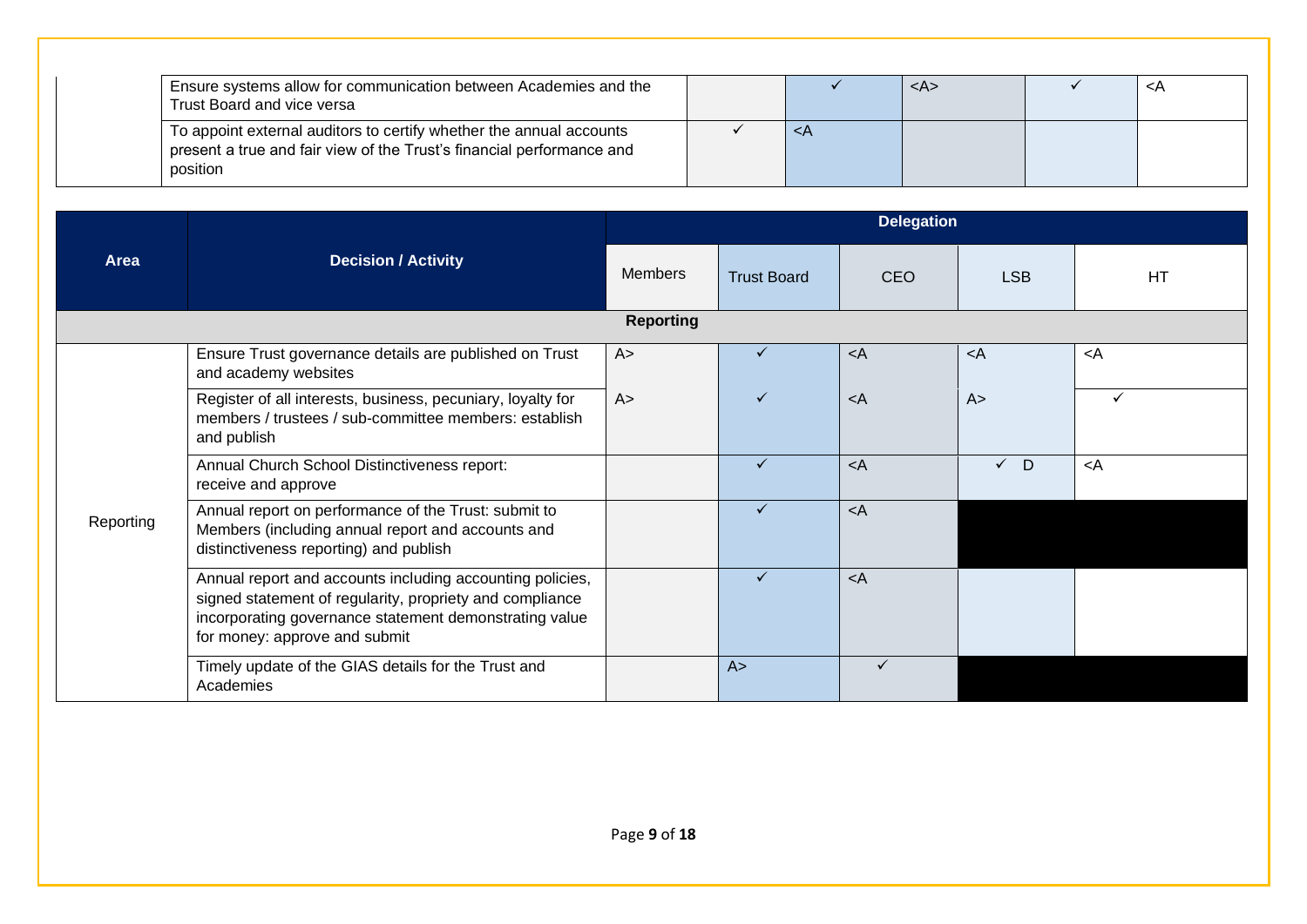|                    |                                                                                                                                                                                                                                                                                                                                                                                                                                                                                                                                                                                                                      |                        |                    | <b>Delegation</b> |                |             |
|--------------------|----------------------------------------------------------------------------------------------------------------------------------------------------------------------------------------------------------------------------------------------------------------------------------------------------------------------------------------------------------------------------------------------------------------------------------------------------------------------------------------------------------------------------------------------------------------------------------------------------------------------|------------------------|--------------------|-------------------|----------------|-------------|
| <b>Area</b>        | <b>Decision / Activity</b>                                                                                                                                                                                                                                                                                                                                                                                                                                                                                                                                                                                           | <b>Members</b>         | <b>Trust Board</b> | <b>CEO</b>        | <b>LSB</b>     | HT.         |
|                    |                                                                                                                                                                                                                                                                                                                                                                                                                                                                                                                                                                                                                      | <b>Being Strategic</b> |                    |                   |                |             |
|                    | Determine policy review process and schedule                                                                                                                                                                                                                                                                                                                                                                                                                                                                                                                                                                         |                        |                    |                   |                |             |
|                    | Trust wide policies which reflect the Trust's ethos and<br>values (facilitating discussions with unions where<br>appropriate) including:<br>pay and appraisal policy,<br>governance policies, risk management, admissions,<br>behaviour and exclusions; charging and remissions;<br>complaints; expenses; health and safety; premises<br>management; safeguarding, whistleblowing, educational<br>visits, data protection and FOI/press; staffing policies<br>including capability, discipline, conduct and grievance:<br>Approve<br>Add specific Academy detail to Trust wide policies to reflect<br>local context. |                        | ✓                  | $\prec$ A<br>A >  | $\checkmark$ D | $\prec$ A   |
| Being<br>Strategic | Determine school level policies (to include for CE schools:<br>religious education, collective worship)                                                                                                                                                                                                                                                                                                                                                                                                                                                                                                              |                        |                    | A >               | $\checkmark$ D | $\prec$ A   |
|                    | Central Spend; top slice: Agree                                                                                                                                                                                                                                                                                                                                                                                                                                                                                                                                                                                      |                        | $\checkmark$       | $<$ A             | $\leq$ A       | $\prec$ A   |
|                    | To appoint bankers and agree banking arrangement and<br>signatories for the Trust                                                                                                                                                                                                                                                                                                                                                                                                                                                                                                                                    |                        | $\checkmark$       | $\prec$ A         |                |             |
|                    | To ensure strategic priorities are set for the use of the<br><b>School Capital Allocation</b>                                                                                                                                                                                                                                                                                                                                                                                                                                                                                                                        |                        | $\checkmark$       | $<$ A             | $\leq$ A       | $\langle A$ |
|                    | To ensure appropriate insurance arrangements for all<br>aspects of Trust business                                                                                                                                                                                                                                                                                                                                                                                                                                                                                                                                    |                        | ✓                  | $<$ A             |                | $\prec$ A   |
|                    | Management of risk: Establish a<br>Trust/Academy risk register: Review and monitor                                                                                                                                                                                                                                                                                                                                                                                                                                                                                                                                   |                        | ✓                  | $\prec$ A         | $\checkmark$   | $\langle A$ |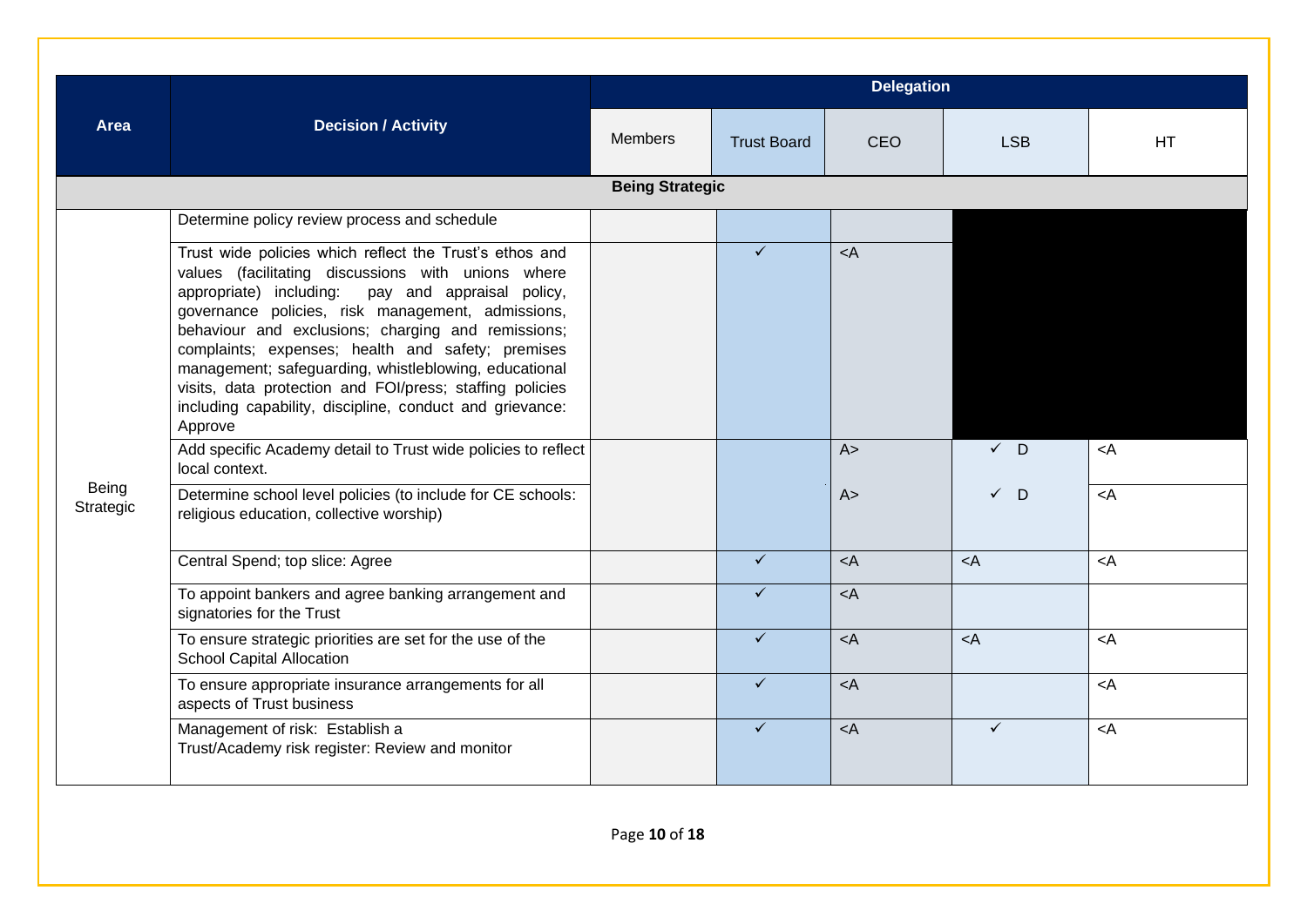| Engagement with stakeholders                                                                                                                                                |                   |                |            |                   |
|-----------------------------------------------------------------------------------------------------------------------------------------------------------------------------|-------------------|----------------|------------|-------------------|
| Trust's vision and strategy, agreeing key priorities and key<br>performance indicators (KPIs) against which progress<br>towards achieving the vision can be measured: Agree | $\checkmark$      | $\mathsf{k}$ A |            |                   |
| Agreeing Academy's vision                                                                                                                                                   |                   | A >            | $\sqrt{D}$ | l <a< td=""></a<> |
| Ensure each Academy's vision and strategy mirrors the<br>Trust vision whilst reflecting the local ethos, values, and key<br>priorities                                      | $\checkmark$      | kA             | lA>        |                   |
| Academy self-evaluation: complete and keep under review                                                                                                                     |                   | A >            | $\sqrt{D}$ | l <a< td=""></a<> |
| Agreeing significant changes to an academy (e.g.<br>potentially contentious proposals, changes to premises,<br>change of age range, change to designation)                  | $\checkmark$<br>D | $\mathsf{K}$ A |            |                   |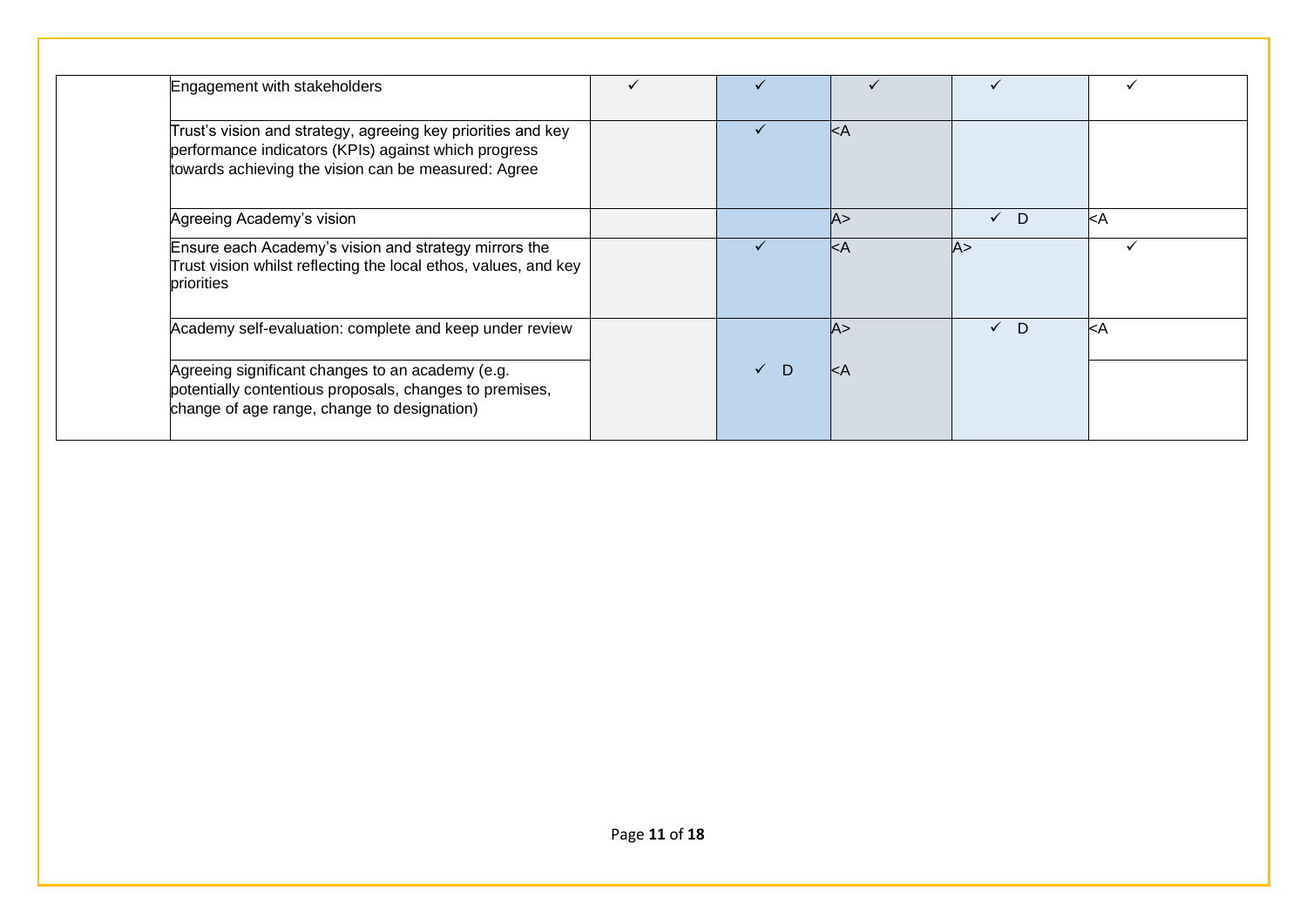|                        |                                                                                                           | <b>Delegation</b> |                    |                                          |            |              |  |  |  |
|------------------------|-----------------------------------------------------------------------------------------------------------|-------------------|--------------------|------------------------------------------|------------|--------------|--|--|--|
| Area                   | <b>Decision / Activity</b>                                                                                | <b>Members</b>    | <b>Trust Board</b> | <b>CEO</b>                               | <b>LSB</b> | <b>HT</b>    |  |  |  |
|                        | <b>Human Resources</b>                                                                                    |                   |                    |                                          |            |              |  |  |  |
|                        | Chief Executive Officer: Appoint and<br><b>Dismiss</b>                                                    |                   | $V$ D              |                                          |            |              |  |  |  |
| Human                  | Chief Financial Officer for delivery of trusts detailed<br>accounting process: Appoint and Dismiss        |                   | $\checkmark$       | $<$ A                                    |            |              |  |  |  |
|                        | Academy Head Teacher:<br><b>Appoint and Dismiss</b><br>(Invited involvement of the chair of relevant LSB) |                   | $\sqrt{D}$         | $\lt$ A                                  | $<$ A      |              |  |  |  |
| Resources <sup>2</sup> | All non-executive central team staff: Appoint and<br><b>Dismiss</b>                                       |                   |                    | $\checkmark$<br>$\mathbf{I}$             |            |              |  |  |  |
|                        | Trust's central staffing structure: Agree                                                                 |                   | $\checkmark$       | $\langle A$                              |            |              |  |  |  |
|                        | Academy's staffing structure: Agree                                                                       |                   | $\checkmark$       | $\checkmark$<br>$\overline{\phantom{a}}$ | A >        | $\checkmark$ |  |  |  |
|                        | Academy staff other than Head Teacher: Appoint<br>and Dismiss                                             |                   |                    | A >                                      | A >        | ✓            |  |  |  |

<sup>2</sup> Must be in accordance with Trust approved HR policies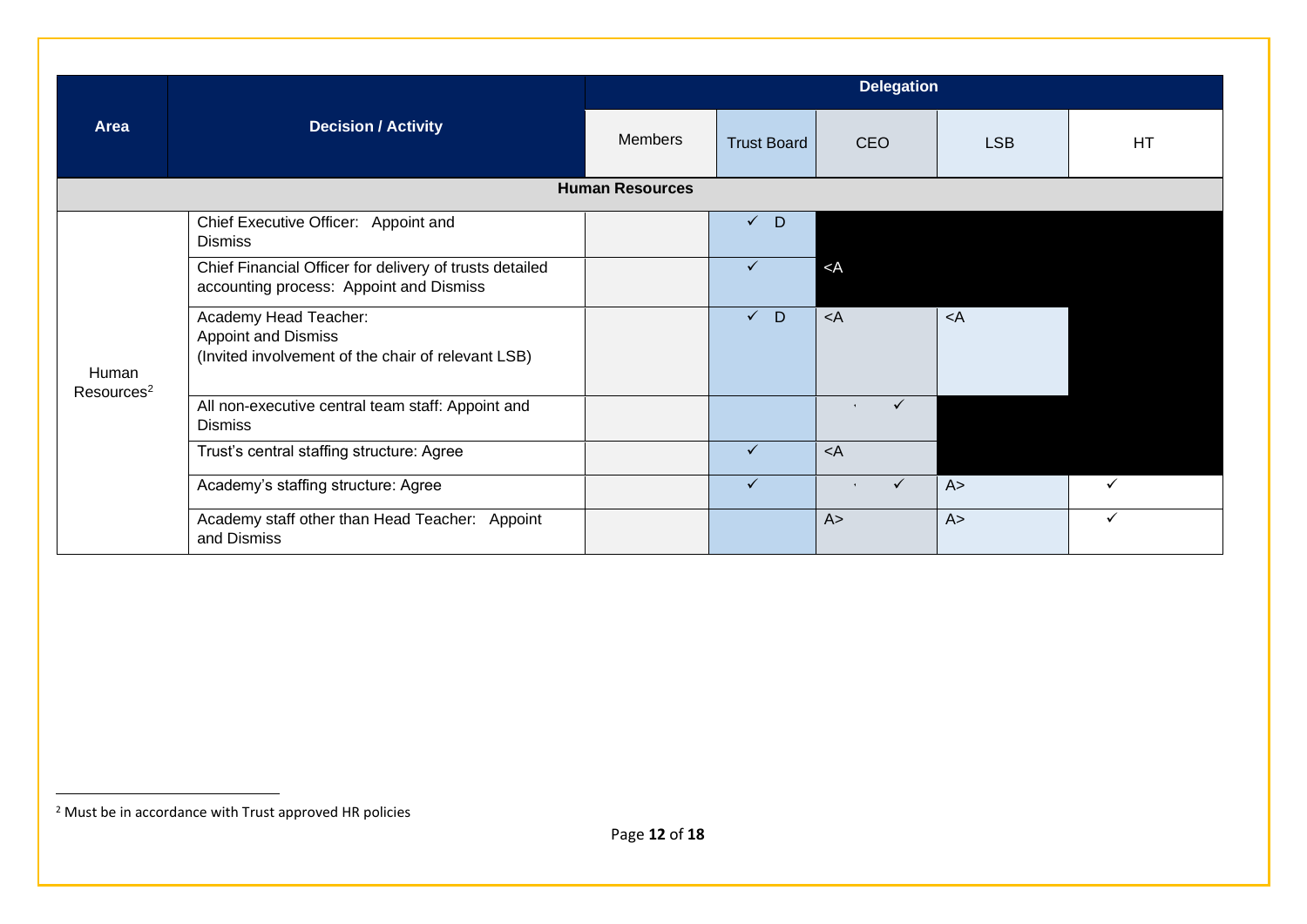|                |                                                                                                              | Delegati n     |                    |              |              |           |  |  |  |  |  |
|----------------|--------------------------------------------------------------------------------------------------------------|----------------|--------------------|--------------|--------------|-----------|--|--|--|--|--|
| Area           | <b>Decision / Activity</b>                                                                                   | <b>Members</b> | <b>Trust Board</b> | <b>CEO</b>   | <b>LSB</b>   | HT.       |  |  |  |  |  |
|                | <b>Accountability</b>                                                                                        |                |                    |              |              |           |  |  |  |  |  |
|                | Auditing and reporting arrangements for matters of<br>compliance (e.g. safeguarding, H&S, employment): agree |                |                    | kA           | kA           | kA        |  |  |  |  |  |
|                | Reporting arrangements for progress on key priorities: agree                                                 |                | $\checkmark$       | kA           | kA           | $\prec$ A |  |  |  |  |  |
|                | Performance management of the Chief Executive Officer:<br>Undertake                                          |                | D<br>$\checkmark$  |              |              |           |  |  |  |  |  |
| Accountability | Performance management of the Chief Finance Officer:<br>Undertake                                            |                |                    | $\checkmark$ |              |           |  |  |  |  |  |
|                | Performance management of all central team staff                                                             |                |                    | ✓            |              |           |  |  |  |  |  |
|                | Performance management of the Academy Head Teachers                                                          |                |                    | $\checkmark$ | $<$ A D      |           |  |  |  |  |  |
|                | Detailed scrutiny of performance of academies, groups of<br>students and the effectiveness of provision      |                |                    | ✓            | $\checkmark$ | $\prec$ A |  |  |  |  |  |

|                                      |                                                                                              |                |                                                       | <b>Delegation</b>                                                          |                                   |                                         |                 |  |
|--------------------------------------|----------------------------------------------------------------------------------------------|----------------|-------------------------------------------------------|----------------------------------------------------------------------------|-----------------------------------|-----------------------------------------|-----------------|--|
| <b>Area</b>                          | <b>Decision / Activity</b>                                                                   | <b>Members</b> | CEO<br><b>LSB</b><br><b>Trust Board</b><br><b>CFO</b> | HT                                                                         |                                   |                                         |                 |  |
| <b>Ensuring Financial Probity</b>    |                                                                                              |                |                                                       |                                                                            |                                   |                                         |                 |  |
| <b>Ensuring financial</b><br>probity | To approve the annual budget of the Trust in line with ESFA<br>requirements and deadlines    |                |                                                       | <a< td=""><td><a< td=""><td></td><td></td></a<></td></a<>                  | <a< td=""><td></td><td></td></a<> |                                         |                 |  |
|                                      | To approve the annual budget of each Academy in line with<br>ESFA requirements and deadlines |                |                                                       | <a< td=""><td>≺A</td><td><a< td=""><td><a< td=""></a<></td></a<></td></a<> | ≺A                                | <a< td=""><td><a< td=""></a<></td></a<> | <a< td=""></a<> |  |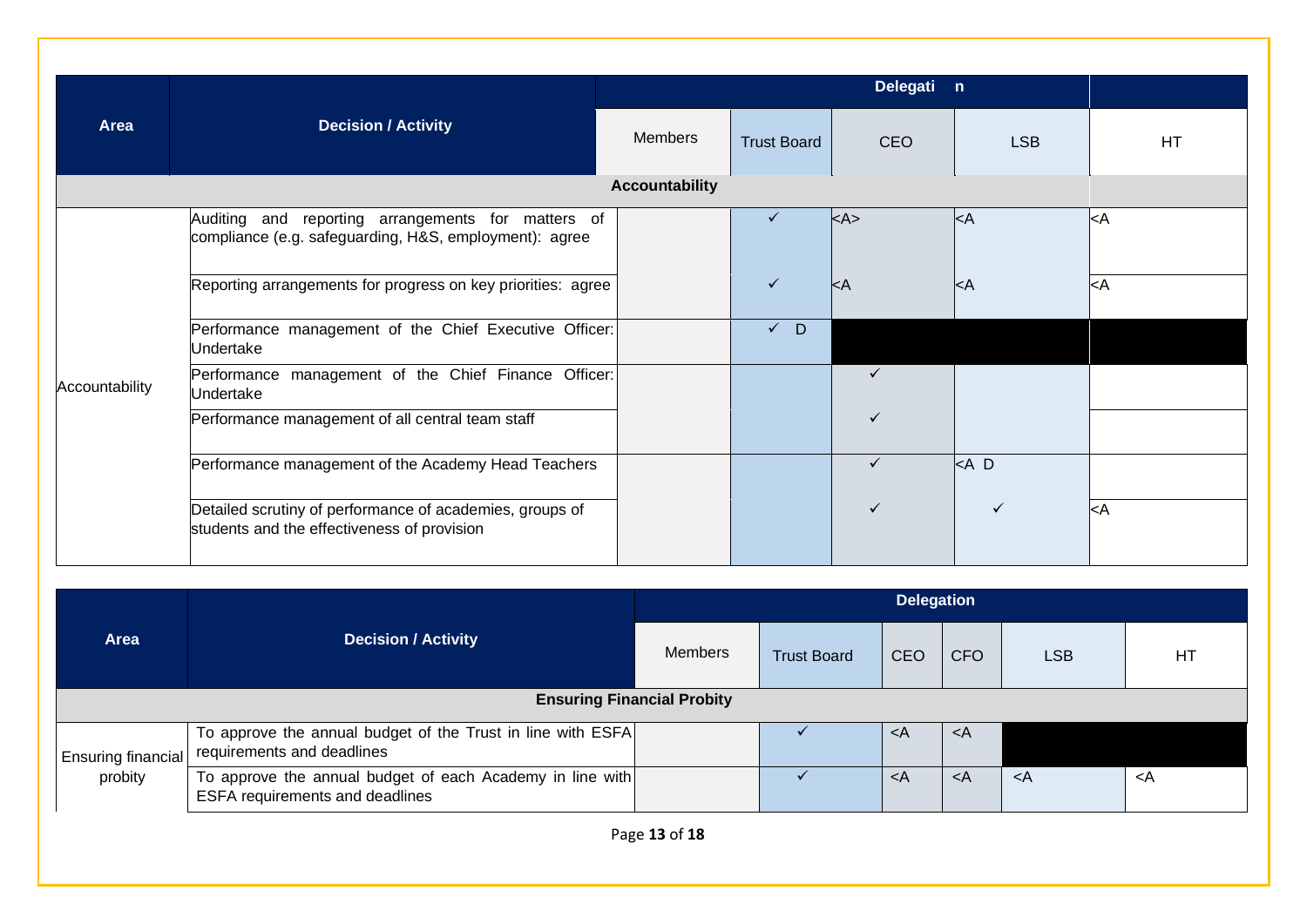| To establish and approve the Trusts financial and procurement<br>procedures and policies ensuing compliance with the<br>provisions of the funding agreements including the Academies<br><b>Financial Handbook</b> |              |                                                           | <a< th=""><th></th><th></th></a<> |           |                 |
|-------------------------------------------------------------------------------------------------------------------------------------------------------------------------------------------------------------------|--------------|-----------------------------------------------------------|-----------------------------------|-----------|-----------------|
| Provide internal audit to assure the Trust Board that its<br>financial and other controls, and risk<br>management procedures, are operating effectively                                                           |              | <a< td=""><td><a< td=""><td></td><td></td></a<></td></a<> | <a< td=""><td></td><td></td></a<> |           |                 |
| External auditors' report: Receive and respond                                                                                                                                                                    |              | $\prec$ A                                                 | $\langle A$                       |           |                 |
| Staff appraisal procedure and pay progression: Monitor and<br>agree                                                                                                                                               |              | $<\mathsf{A}\mathsf{>}$                                   |                                   | $\prec$ A | <a< td=""></a<> |
| Benchmarking and Trust wide value for money:<br>ensure robustness                                                                                                                                                 | $\checkmark$ | $\langle A$                                               |                                   |           |                 |
| Related Party Transactions: Report in accordance with ESFA<br>requirements                                                                                                                                        |              |                                                           | $\langle A$                       |           |                 |

|                                                                                              |                                                                                                                                                                                     | <b>Delegation</b> |                    |            |         |            |                                         |                 |  |
|----------------------------------------------------------------------------------------------|-------------------------------------------------------------------------------------------------------------------------------------------------------------------------------------|-------------------|--------------------|------------|---------|------------|-----------------------------------------|-----------------|--|
| Area                                                                                         | <b>Decision / Activity</b>                                                                                                                                                          | <b>Members</b>    | <b>Trust Board</b> | <b>CEO</b> | CFO     | <b>LSB</b> | HT                                      | <b>SBM</b>      |  |
| Financial Levels of Authority to be read in conjunction with the Financial Procedures Policy |                                                                                                                                                                                     |                   |                    |            |         |            |                                         |                 |  |
|                                                                                              | Orders up to £4,999                                                                                                                                                                 |                   |                    |            |         |            |                                         |                 |  |
|                                                                                              | At least 3 written quotations for all orders between £5,000 and<br>£9,999 Academy Budget                                                                                            |                   |                    |            |         |            |                                         | <a< td=""></a<> |  |
| Ordering<br>goods and<br>services                                                            | Obtain at least 3 written quotations and approval from the CFO for<br>all orders between £10,000 and £24,999                                                                        |                   |                    |            |         |            | <a< td=""><td><a< td=""></a<></td></a<> | <a< td=""></a<> |  |
|                                                                                              | Purchases over £25,000 (or for a series of contracts which in total<br>fall within this threshold) are subject to formal tendering procedures<br>and will need approval via the CFO |                   | $\checkmark$<br>D  | A >        | ✓       |            | <a< td=""><td></td></a<>                |                 |  |
| Leases                                                                                       | Operating leases or contracts over 1 year                                                                                                                                           |                   |                    | ✓          | $<$ A D |            |                                         |                 |  |
|                                                                                              | Finance leases (ESFA approval also required)                                                                                                                                        |                   | ✓                  |            | $<$ A D |            |                                         |                 |  |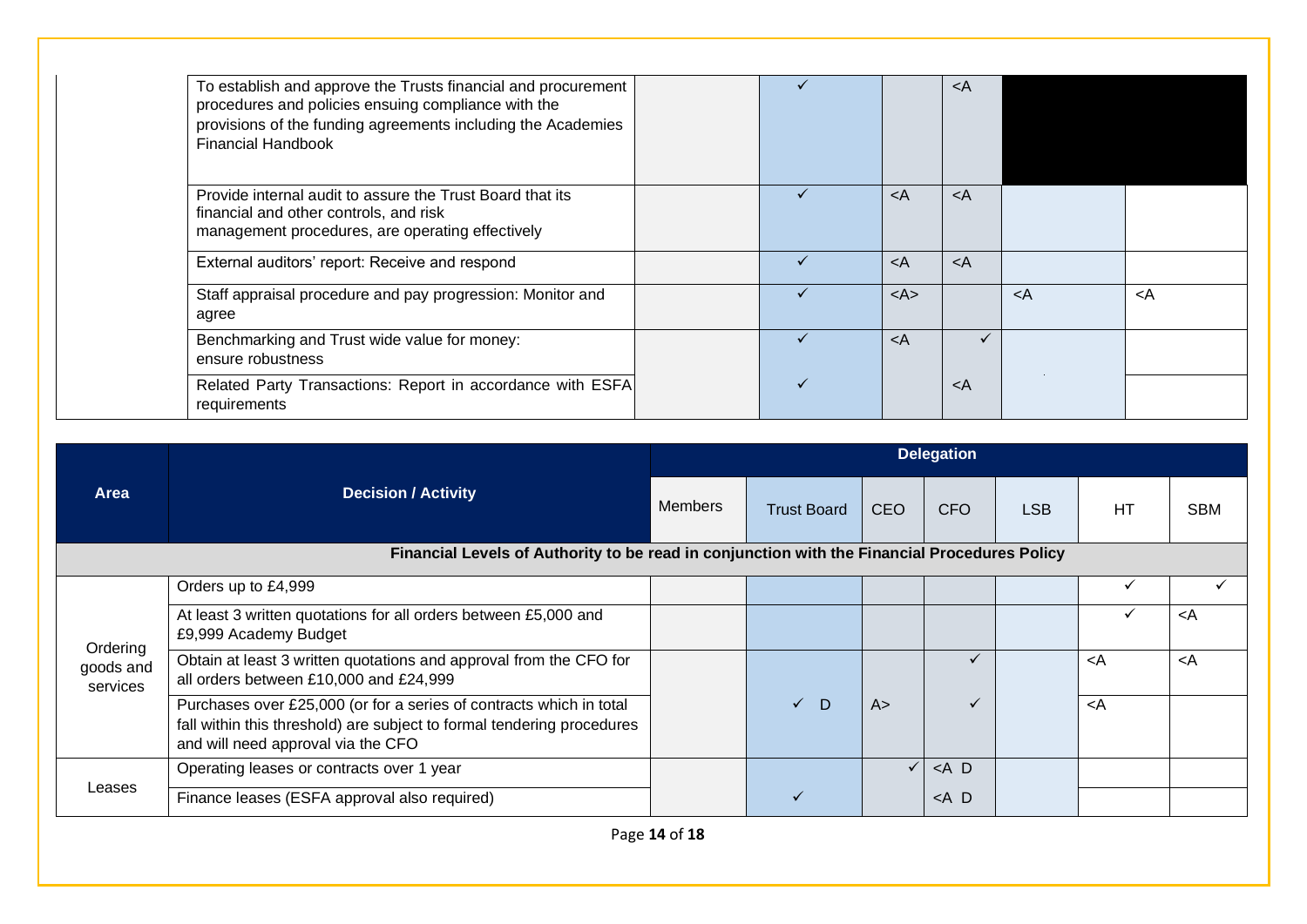| Signatories                  | Two signatories for cheques, BACS payment authorisations and<br>other bank transfers: Ensure |            |           |              |                                         |                 |
|------------------------------|----------------------------------------------------------------------------------------------|------------|-----------|--------------|-----------------------------------------|-----------------|
|                              | Two signatories for ESFA grant claims and ESFA returns: Ensure                               |            |           |              |                                         |                 |
| Virement of<br><b>Budget</b> | Virement of budget provision between budget headings                                         |            |           | $\checkmark$ | <a< td=""><td></td></a<>                |                 |
|                              | Up to £5,000                                                                                 |            |           |              | $\checkmark$<br>D                       | <a< td=""></a<> |
| Disposal of<br>Assets        | £5,001 to £10,000                                                                            |            |           |              | $<$ A D                                 |                 |
|                              | Above £10,000                                                                                | $\sqrt{D}$ |           |              |                                         |                 |
| Write off                    | Up to £1,000                                                                                 |            |           |              | <a< td=""><td><a< td=""></a<></td></a<> | <a< td=""></a<> |
| <b>Bad Debts</b>             | Above £1,000                                                                                 | ✓          | $\prec$ A | $\prec$ A    | <a< td=""><td></td></a<>                |                 |
| Invoices for                 | Raising of invoices to collect income - up to £10,000                                        |            |           |              |                                         |                 |
| income                       | Raising of invoices to collect income - above £10,000                                        |            |           |              | <a< td=""><td><a< td=""></a<></td></a<> | <a< td=""></a<> |

## **Appendix 1 - Diocese Guidance Notes**

| <b>Area</b> | <b>Decision / Activity</b>                                  | <b>Diocese Requirements</b>                                                                                                                                                                                                                                                                                                          |
|-------------|-------------------------------------------------------------|--------------------------------------------------------------------------------------------------------------------------------------------------------------------------------------------------------------------------------------------------------------------------------------------------------------------------------------|
|             |                                                             |                                                                                                                                                                                                                                                                                                                                      |
|             | Members: Appoint / Remove (in accordance<br>with Articles)  | Members to include the Diocese of York Educational Trust (DYET) and one person appointed by DYET<br>from time to time.<br>Increasing the membership above five requires Diocesan Board of Education (YDBE) consent.<br>Members must enter into the Members Agreement via Deed of Adherence and complete agreed Ethos<br>undertaking. |
| People      | Trustees: Appoint / Remove (in accordance<br>with Articles) | □ Trust Board to include at least two Trustees (and no more than 25%) appointed by the YDBE. Any co-<br>□ opted Trustee appointment requires DYET consent.<br>□ All Trustees must complete agreed Ethos undertaking                                                                                                                  |
|             |                                                             |                                                                                                                                                                                                                                                                                                                                      |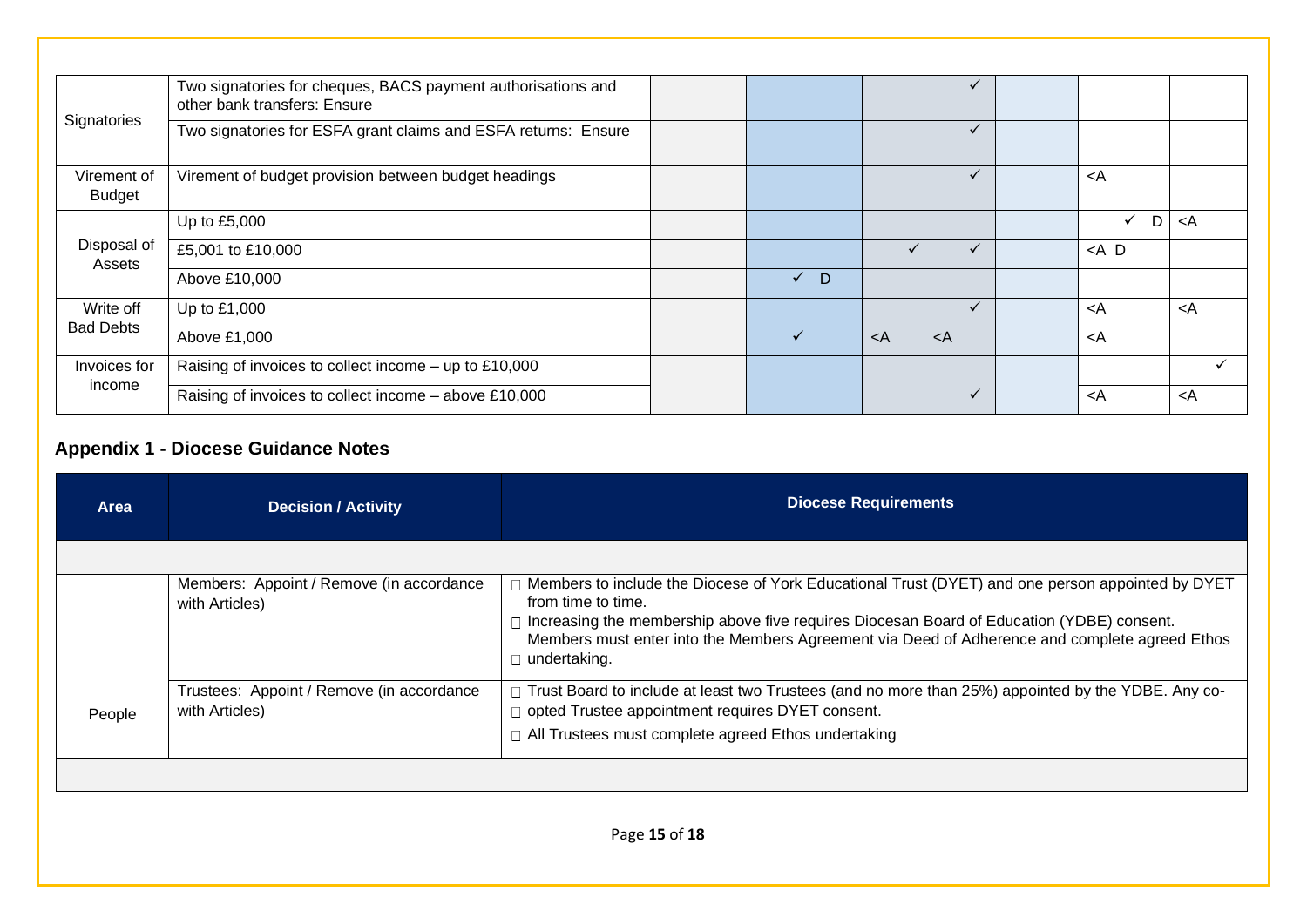|                                     | Articles of Association: Agree and Review                                                                  | $\Box$ Articles cannot be amended without YDBE and site trustee consent                                                                                                                                                                                                       |
|-------------------------------------|------------------------------------------------------------------------------------------------------------|-------------------------------------------------------------------------------------------------------------------------------------------------------------------------------------------------------------------------------------------------------------------------------|
|                                     | Scheme of delegation: agree and review                                                                     | □ Any changes to the Scheme of Delegation which could impact on the Church of England foundation of a<br>CE academy requires the approval of the YDBE                                                                                                                         |
| Systems<br>and<br><b>Structures</b> | Governance structure (no. of subcommittees,<br>composition & Terms of Reference) for the                   | □ 25% of LSB members, being at least two such members, will be appointed by YDBE in accordance with<br>the YDBE's appointment processes.                                                                                                                                      |
|                                     | Trust: Establish and review annually                                                                       | $\Box$ All LSB members of Church schools shall be required to sign an undertaking in a form acceptable to the<br>YDBE to uphold the designated religious character of the Academy.                                                                                            |
|                                     |                                                                                                            | $\Box$ The LSB composition of Church schools require the agreement of the YDBE                                                                                                                                                                                                |
|                                     |                                                                                                            |                                                                                                                                                                                                                                                                               |
| Reporting                           | Annual Church School                                                                                       | □ Trustees to report to Members annually on effectiveness of religious character of CE academies                                                                                                                                                                              |
|                                     | Distinctiveness report: receive and approve                                                                | $\Box$ YDBE/DYET may specify the required minimum content of reporting                                                                                                                                                                                                        |
|                                     |                                                                                                            |                                                                                                                                                                                                                                                                               |
| Being<br>Strategic                  | Add specific Academy detail to Trust wide<br>policies to reflect local context.                            | □ YDBE guidance/advice to be sought on key policies from a CE perspective in CE schools                                                                                                                                                                                       |
|                                     | Determine school level policies (to include for<br>CE schools: religious education, collective<br>worship) | □ YDBE guidance/advice to be sought on key policies from a CE perspective in CE schools<br>$\Box$ CE school collective worship policies must provide for collective worship in accordance with provisions<br>of trust deed and tenets and practices of the Church of England. |
|                                     |                                                                                                            |                                                                                                                                                                                                                                                                               |
|                                     | Agreeing Academy's vision                                                                                  | □ YDBE guidance/advice to be sought in relation to CE school vision in CE schools                                                                                                                                                                                             |
|                                     | Academy self-evaluation: complete and<br>keep under review                                                 | □ YDBE guidance/advice to be sought in relation to SIAMS self-evaluation for CE schools                                                                                                                                                                                       |

be required

□ YDBE should be consulted for advice in CE school context – YDBE/site trustee consent may

Agreeing significant changes to an academy (e.g. potentially contentious proposals, changes to premises, change of age range, change to

designation)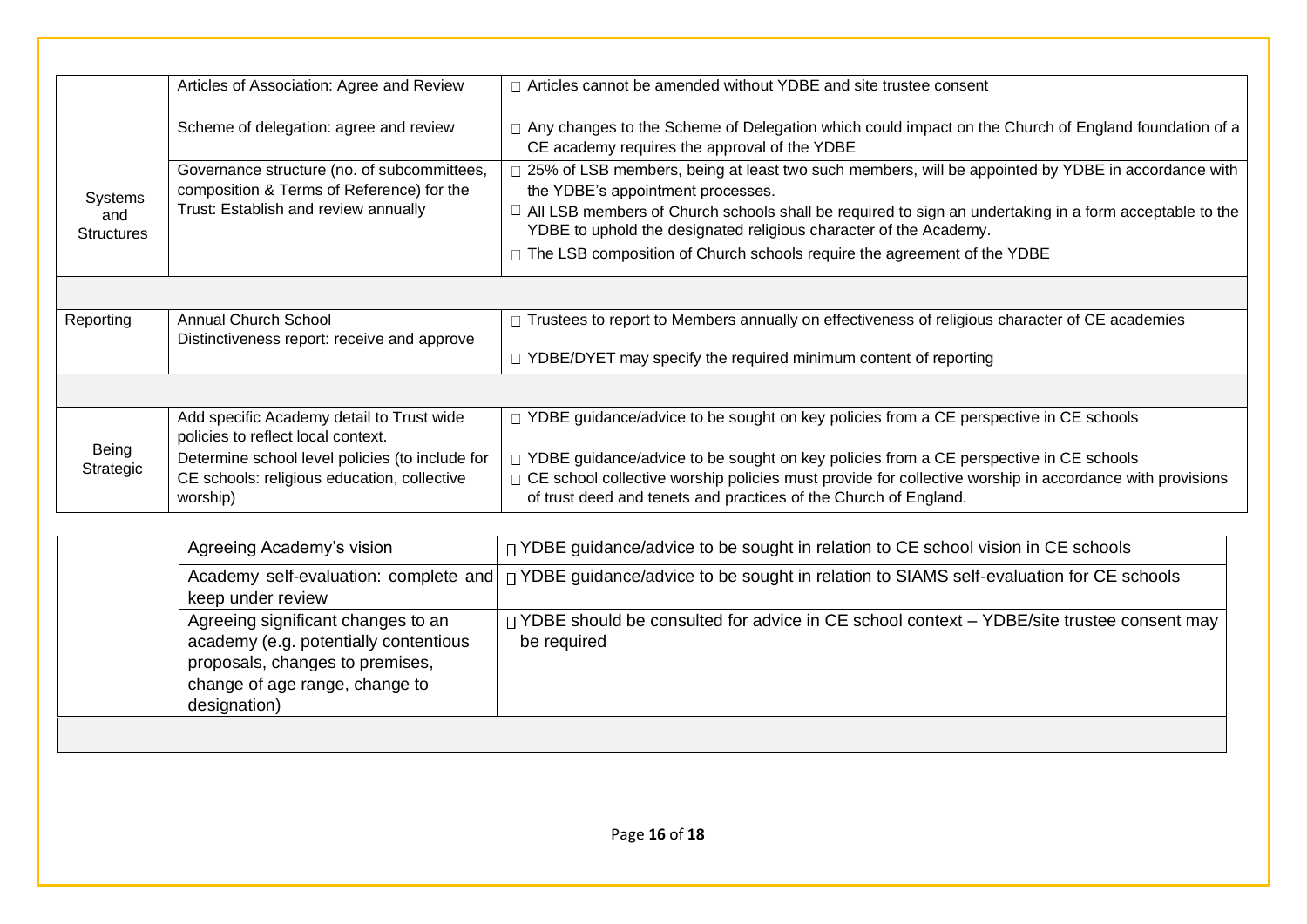| Human<br><b>Resources</b>         | Chief Executive Officer: Appoint<br>and Dismiss                                                                 | □ Trustees to consult YDBE and have regard to Objects in appointing<br>$\Box$ At least one of the interview panel will be a YDBE appointed<br>Trustee.<br>The YDBE is entitled to appoint an adviser to sit with the interview panel for any such<br>process whilst it conducts interviews and makes its recommendations to the Board of<br>Trustees. |
|-----------------------------------|-----------------------------------------------------------------------------------------------------------------|-------------------------------------------------------------------------------------------------------------------------------------------------------------------------------------------------------------------------------------------------------------------------------------------------------------------------------------------------------|
|                                   | Academy Head Teacher:<br><b>Appoint and Dismiss</b><br>(Invited involvement of the chair of<br>relevant LSB)    | □ For CE schools, the YDBE is entitled to appoint an adviser to sit with the interview panel<br>whilst it conducts interviews and makes its recommendations to the Board of Trustees.<br>$\Box$ YDBE must approve CE school headteacher appointment.                                                                                                  |
|                                   |                                                                                                                 |                                                                                                                                                                                                                                                                                                                                                       |
| Accountability                    | Performance management of the Chief<br>Executive Officer: Undertake                                             | □ Panel to include a YDBE appointed Trustee                                                                                                                                                                                                                                                                                                           |
|                                   | Performance management of the<br><b>Academy Head Teachers</b>                                                   | □ To include a key role for a foundation LSB member in a CE school                                                                                                                                                                                                                                                                                    |
|                                   |                                                                                                                 |                                                                                                                                                                                                                                                                                                                                                       |
|                                   | Orders up to £5,000                                                                                             | □ YDBE advice should be obtained in relation to proposed land and buildings at CE schools<br>prior to capital work being undertaken to ensure all necessary consents are obtained                                                                                                                                                                     |
|                                   | At least 3 written quotations for all                                                                           |                                                                                                                                                                                                                                                                                                                                                       |
|                                   | orders between £5,001 and £10,000<br>Academy Budget                                                             |                                                                                                                                                                                                                                                                                                                                                       |
| Ordering<br>goods and<br>services | Obtain at least 3 written quotations and<br>approval from the CFO for all orders<br>between £10,001 and £25,000 |                                                                                                                                                                                                                                                                                                                                                       |
|                                   | Purchases over £25,000 are subject to<br>formal tendering procedures and will<br>need approval via the CFO      |                                                                                                                                                                                                                                                                                                                                                       |
|                                   | Operating leases or contracts over 1<br>year                                                                    | □ Only the site trustees can dispose of or encumber CE school land and buildings – YDBE<br>advice should be obtained                                                                                                                                                                                                                                  |
| Leases                            | Finance leases (ESFA approval also<br>required)                                                                 |                                                                                                                                                                                                                                                                                                                                                       |